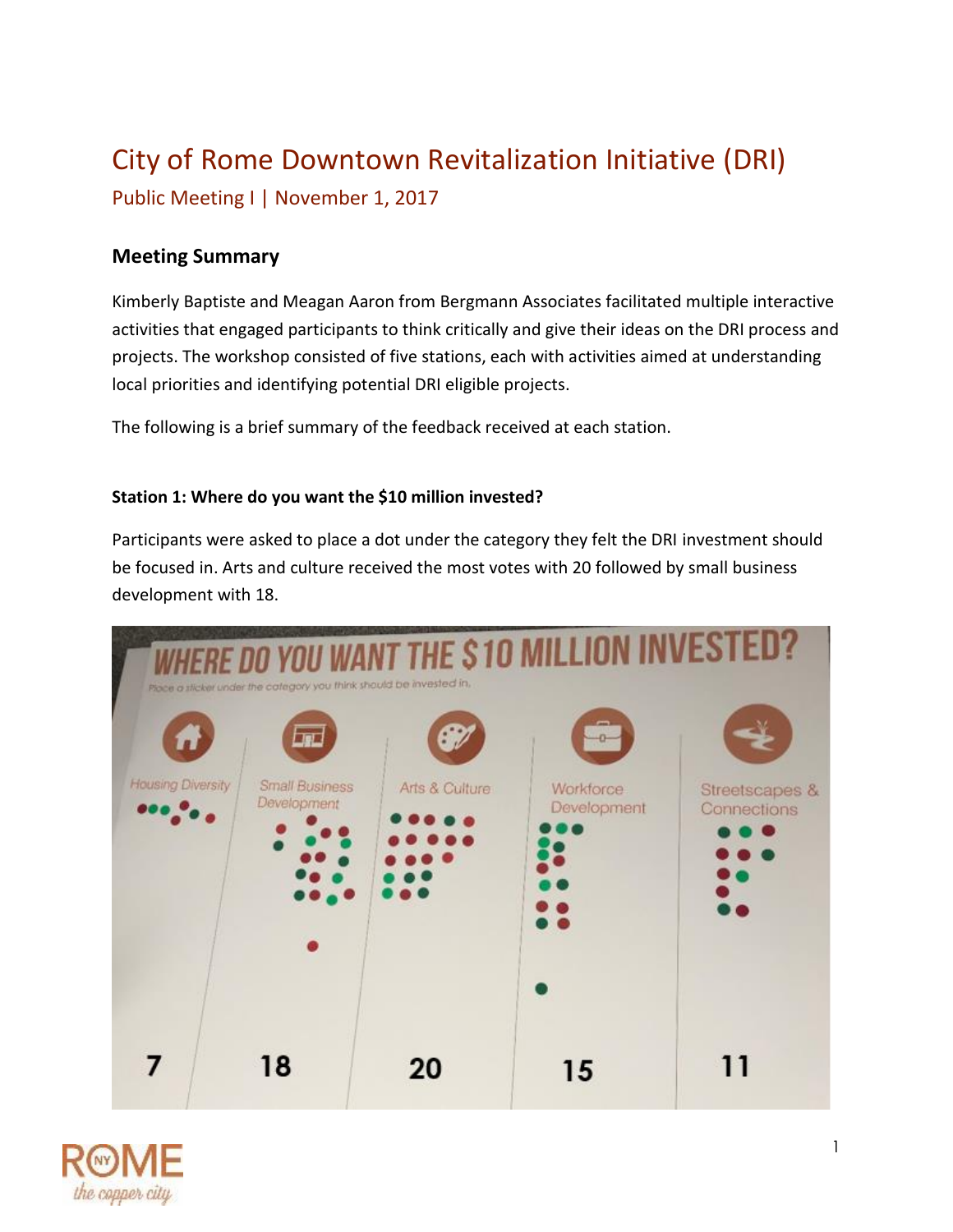#### **Station 2: Identify projects you would like to see in Downtown Rome**

Participants were asked to draw on the map of the DRI study area projects they would like to see implemented.

Project ideas identified included:

- seasonal farmers market,
- skating rink,
- bowling alley and
- mixed-use developments.



![](_page_1_Picture_8.jpeg)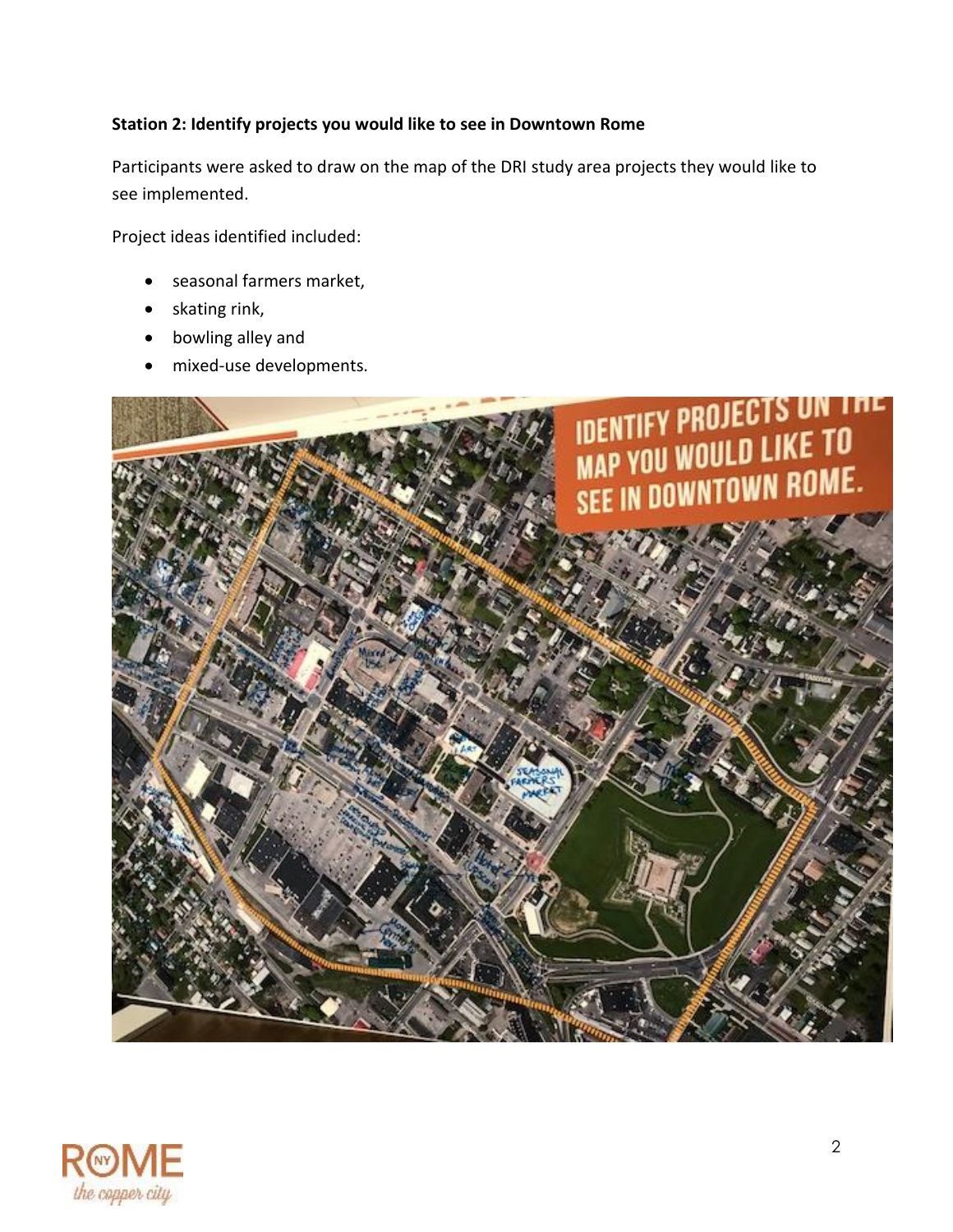#### **Station 3: What public space improvements are needed?**

Participants were asked to identify the types of public improvements they would like to see downtown. The following improvements were highlighted:

- pedestrian connections over Erie Boulevard,
- public art,
- signage for historical locations,
- reduced road widths,
- parking improvements,
- public wifi and
- urban trees.

![](_page_2_Picture_9.jpeg)

# **WHAT IMPROVEMENT. ARE NEEDED FOR PUBLIC SPACE?**

List in the space below.

![](_page_2_Picture_12.jpeg)

![](_page_2_Picture_13.jpeg)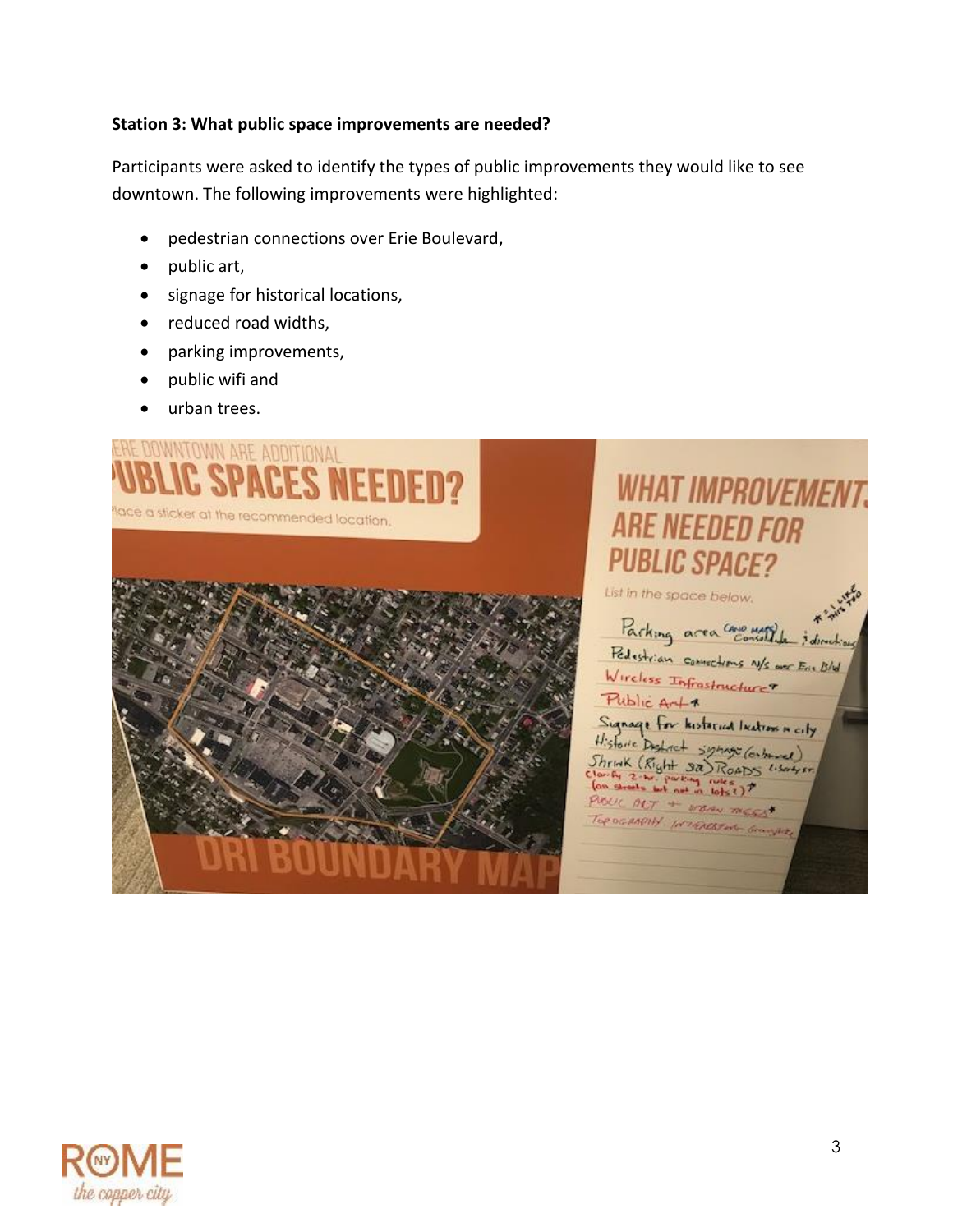#### **Station 4: What types of public realm improvements would you like to see in downtown?**

Participants were asked to choose their favorite design ideas from two dozen images that represented various public improvement design aesthetics.

Stickers reflected streetscape improvements, pedestrian amenities and parks and open spaces.

The images below reflect the stickers that were most often selected by the public as representative of design ideas they would like to see implemented in downtown Rome.

![](_page_3_Picture_4.jpeg)

![](_page_3_Picture_5.jpeg)